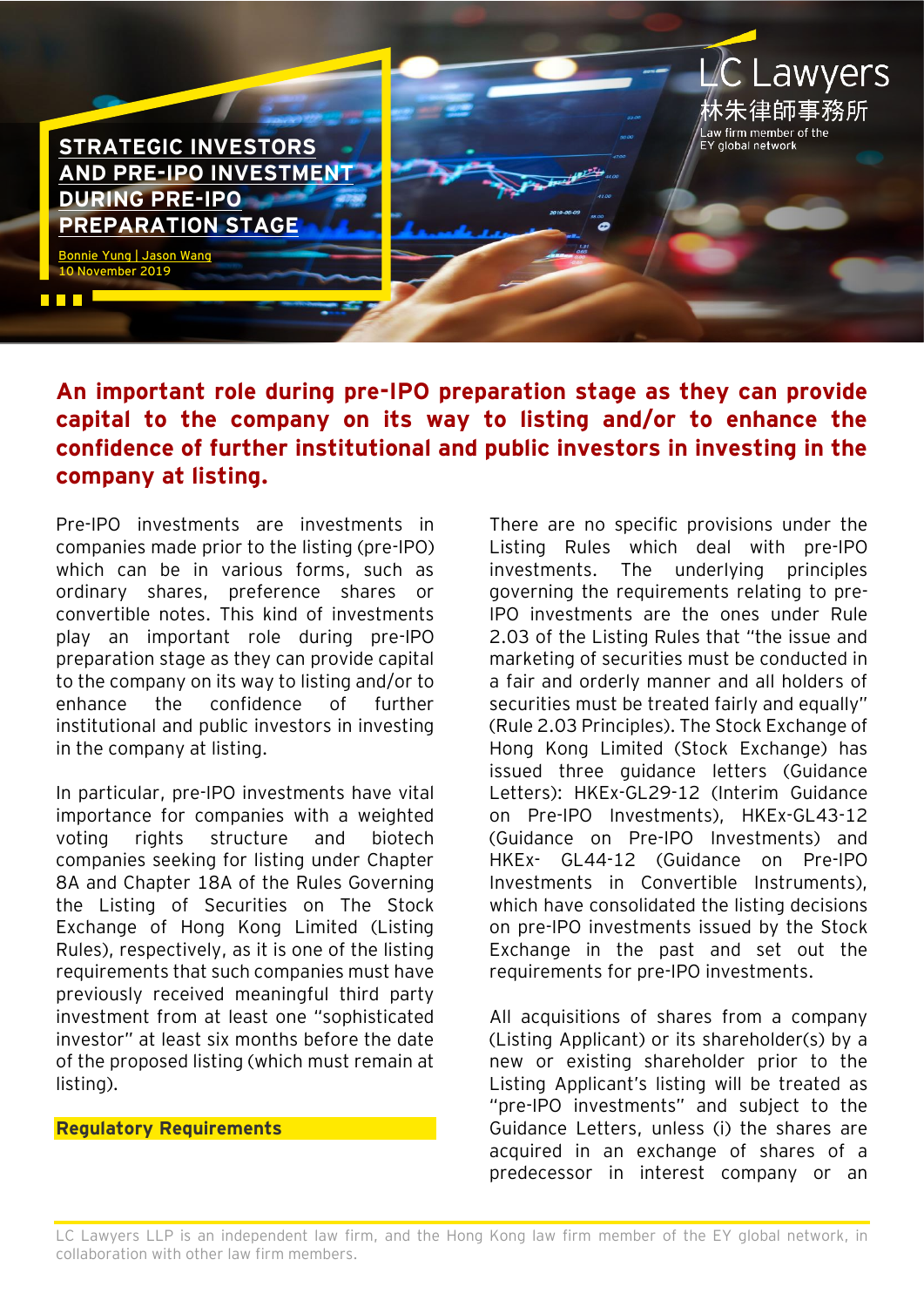operating subsidiary of the Listing Applicant or otherwise as part of a corporate restructuring of the Listing Applicant in connection with the listing; or (ii) the shares are awarded to directors or employees of the Listing Applicant as part of a defined share award scheme.

### **Timing of pre-IPO investments**

It will contravene the Rule 2.03 Principles if pre- IPO investments, with prices at a deep discount to the IPO price and much more favorable terms than investors at the IPO stage, are to be completed at a time close to the hearing of the listing application. Thus, according to the Stock Exchange guidance letter HKEx-GL29-12, pre-IPO investments must be "completed" at least 28 clear days before the date of the first submission of the first listing application form (First Filing). If the pre-IPO investment was completed (i) within 28 clear days before the date of the First Filing or (ii) on or after the date of First Filing, the Stock Exchange will delay the listing day of the Listing Applicant until 120 clear days after completion of the pre-IPO investment.

"Clear days" exclude the day of the pre-IPO investment completion, the day of the submission of the listing application form and the first day of trading of securities on the Stock Exchange. Pre- IPO investments are considered "completed" when the funds for the underlying shares are irrevocably settled and received by the Listing Applicant.

# **Divestment rights of pre-IPO investors**

The only divestment right of pre-IPO investors which may exist on or after the First Filing is the one which is only exercisable if the listing does not take place and will terminate upon listing.

Any other divestment right (e.g., put options, redemption or repurchase rights) granted by the Listing Applicant or the controlling shareholder to the pre-IPO investor or right (e.g., call options) permitting the Listing Applicant or the controlling shareholder to repurchase shares of the pre-IPO investor must be terminated before the First Filing. Divestments on or after the First Filing will lead to a 120-day delay of the listing process regardless of when the pre-IPO investment was made or whether the divestment is pursuant to a contractual right.

For pre-IPO investors who divest prior to the First Filing, as they neither disrupt the listing process nor affect the equal treatment of shareholders post listing, regardless of when the pre-IPO investment was made or whether the divestment is pursuant to a contractual right, the Stock Exchange will not impose any delay to the listing timetable of the Listing Applicant.

## **Terms of pre-IPO investments**

To attract investors to invest in a company prior to listing, special rights are usually offered by the company or its shareholders to pre-IPO investors. The range of these special rights varies and in general, special rights which do not extend to all other shareholders are not permitted to survive after listing to comply with the Rule 2.03 Principles.

Set out below are examples of some commonly seen special rights granted to pre-IPO investors:

- i. **Price adjustments** terms that provide a fixed rate of return to the pre-IPO investor and settled by a shareholder provided that they are not based on (a) a discount to the IPO price; or (b) a discount to market capitalisation of the shares at IPO, shall be allowed and can survive after listing.
- ii. **Director nomination rights** any right granted by the Listing Applicant to pre-IPO investor to nominate or appoint a director must terminate upon listing. Any director nominated or appointed by a pre-IPO investor need not resign at listing unless

LC Lawyers LLP is an independent law firm, and the Hong Kong law firm member of the EY global network, in collaboration with other law firm members.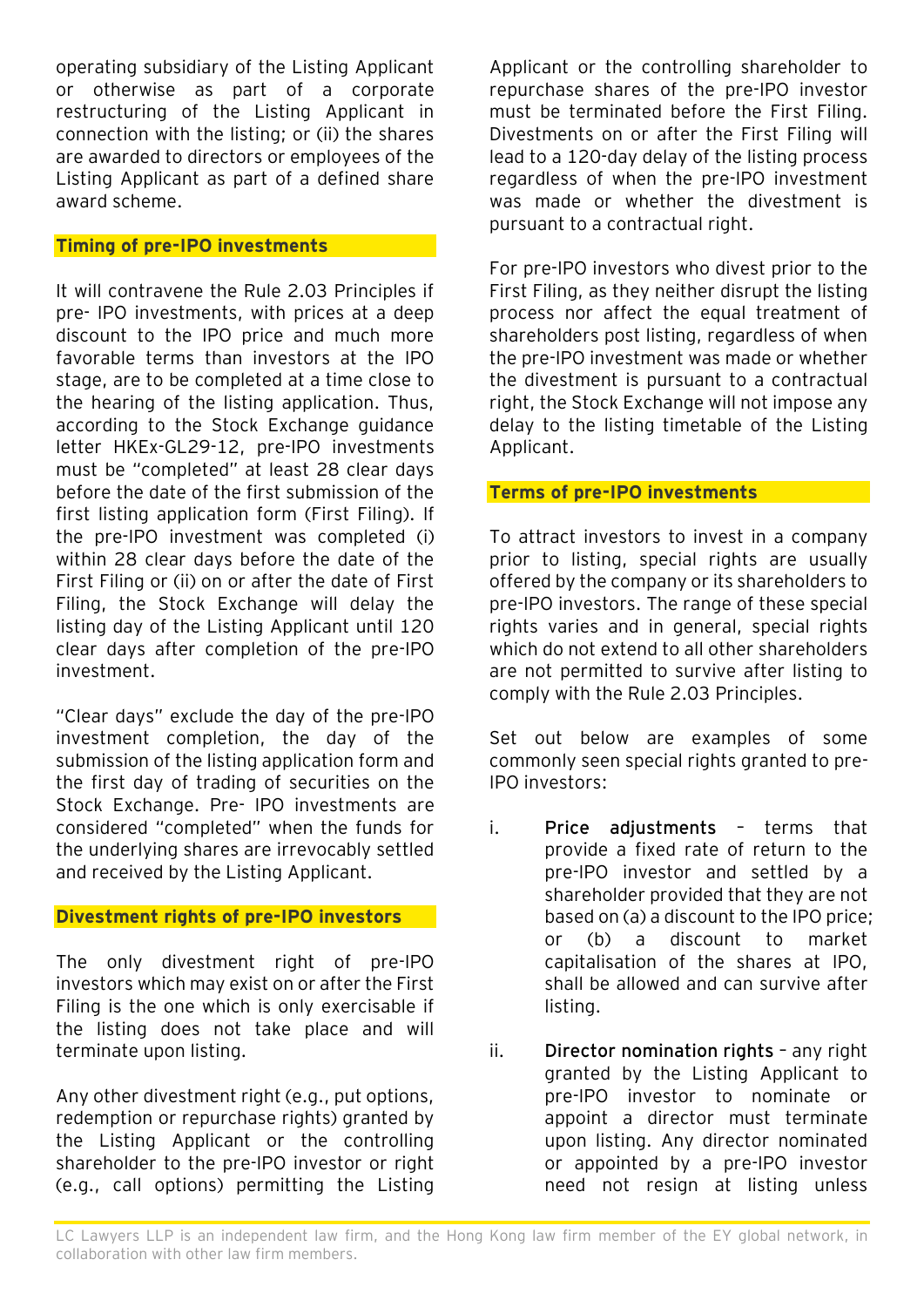required under the Listing Applicant's articles of association. However, any agreement among the shareholders to nominate and/or vote for certain candidates as directors are generally not subject to the Guidance Letters and shall be allowed to survive after listing.

- iii. **Veto rights** any contractual right to veto the Listing Applicant's major corporate actions must be terminated upon listing.
- iv. **Profit guarantee** any financial compensation settled by a shareholder (and not by the Listing Applicant) which is not linked to the market price or capitalisation of the shares may survive after listing.
- v. **Right of first refusal and tag-along rights** – (a) any right of first refusal granted by the controlling shareholder to the pre-IPO investor; and (b) any right granted by the controlling shareholder to include the shares of a pre-IPO investor for sale together (i.e., tag-along) with the shares of the controlling shareholder, may survive after listing.

### **Convertible Securities**

In some cases, pre-IPO investments will be made in the form of convertible securities as the investors will be able to enjoy a riskreturn profile better than that of a shareholder. In view of the features of convertible securities, there are certain additional requirements as set out in the Stock Exchange guidance letter HKEx-GL44- 12, some examples are set out below:

i. **Conversion price** – the conversion price for the convertible securities should be at a fixed dollar amount or at the IPO price. A guaranteed discount to the Listing Applicant's IPO price or market capitalisation of shares is not permitted.

- ii. **Conversion price reset** any conversion price reset mechanism of the convertible securities should be removed as it is considered to be contrary to the principle of the Listing Rules.
- iii. **Partial conversion of the convertible securities** – it will only be allowed if all special rights are terminated after listing. This prevents the situation where a pre-IPO investor enjoys the special rights it held as holder of convertible securities by converting a significant portion of their convertible securities into shares and yet still be entitled to special rights by holding a small portion of the convertible securities.
- iv. **Early redemptions** the option enabling a holder to redeem early the outstanding convertible securities at a price which would enable it to receive a fixed internal rate of return (IRR) on the principal amount of the convertible securities being redeemed is allowed as such IRR is compensation for the investment and risk undertaken.

#### **Lock-up and Public Float**

Lock-up on the shares held by pre-IPO investors is not a mandatory regulatory requirement. However, the Listing Applicant or the underwriters will usually request the pre-IPO investors to be subject to a lock-up period of six months or more in order to avoid a significant drop in share price shortly after listing as a result of the disposal of a considerable amount of shares by the pre-IPO investors. These shares are counted as part of the public float so long as such shares are not financed directly or indirectly by a connected person of the Listing Applicant.

#### **Disclosure requirements**

Details of the pre-IPO investments have to be disclosed in the prospectus in accordance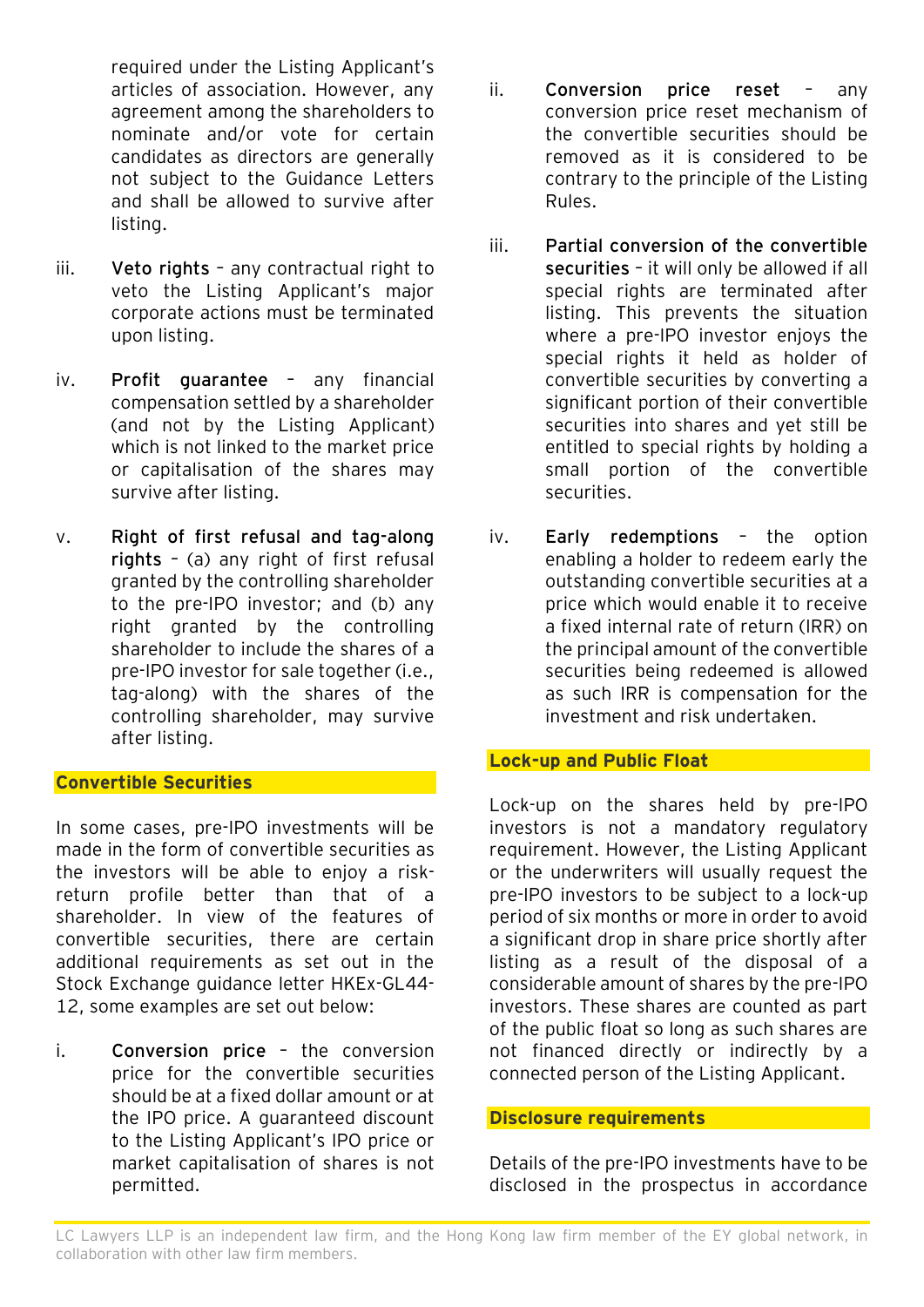with the requirements set out in the Guidance Letters, which include but not limited to the date, amount and use of proceeds of the pre-IPO investments, the beneficial owners and background of the pre-IPO investors, the basis of determining the consideration and the material special rights granted to the pre-IPO investors. For convertible securities, given their complexity, certain additional information should also be disclosed in the "Financial Information" and "Risk Factors" sections of the prospectus to explain the impact of the convertible securities on the Listing Applicant.